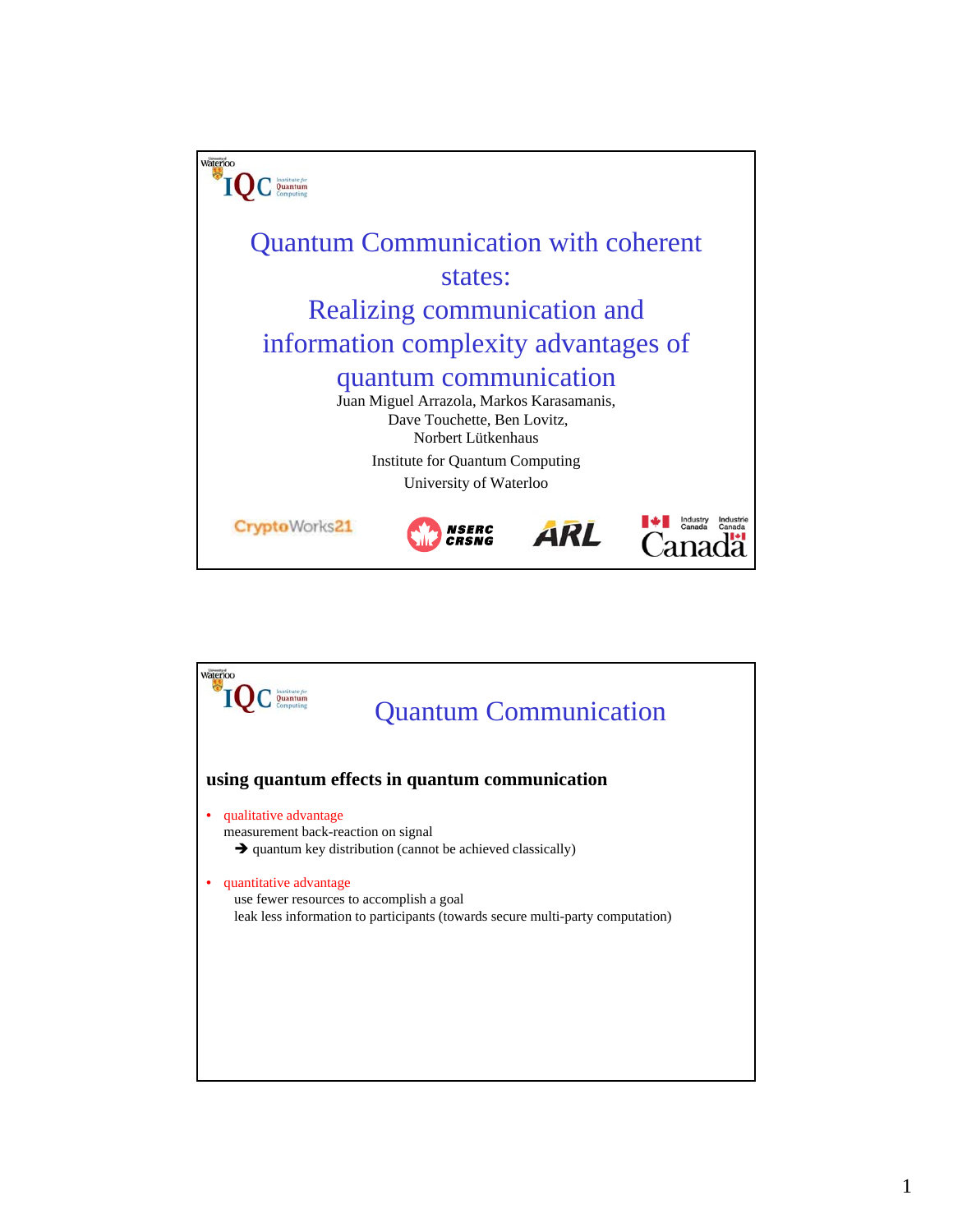

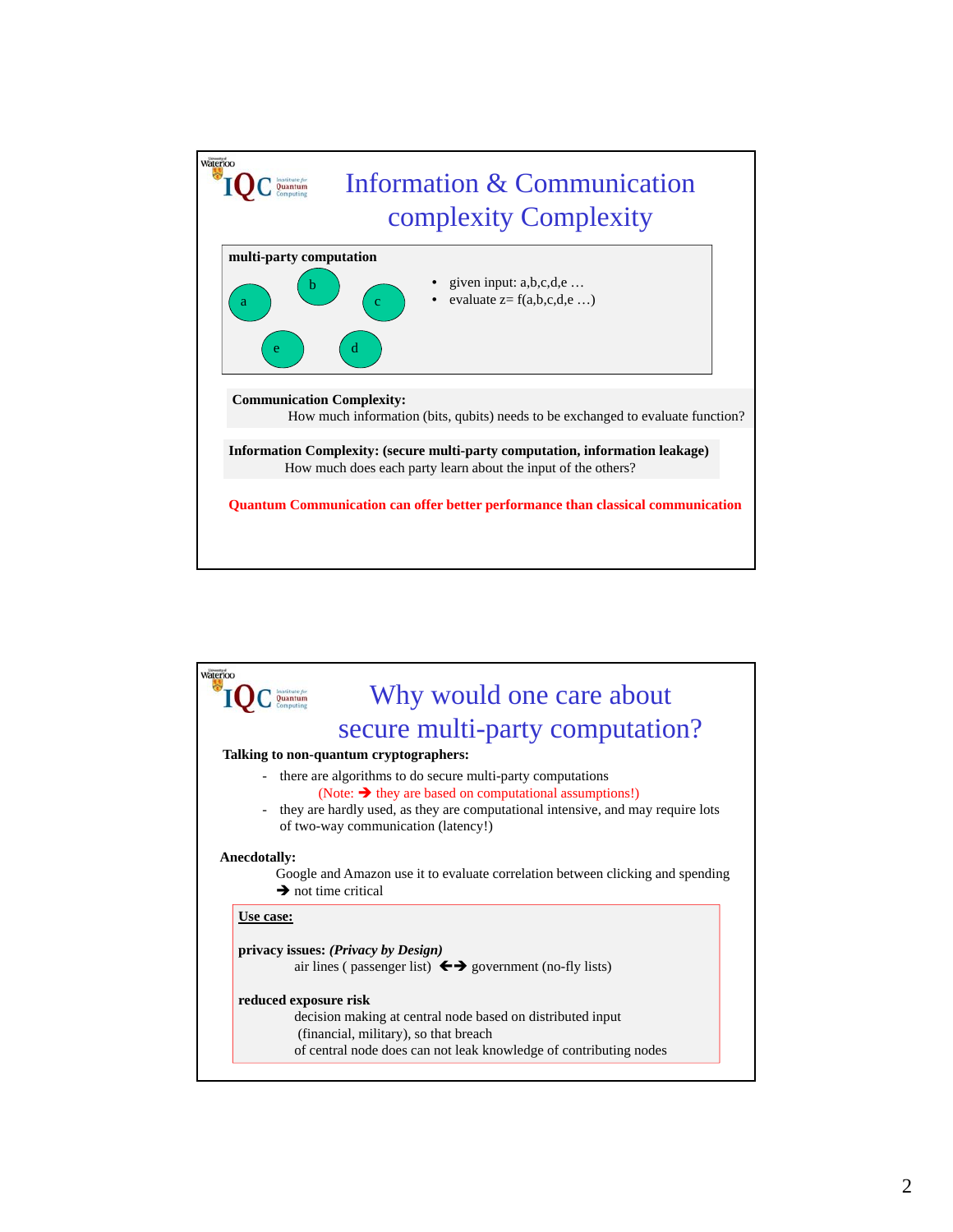

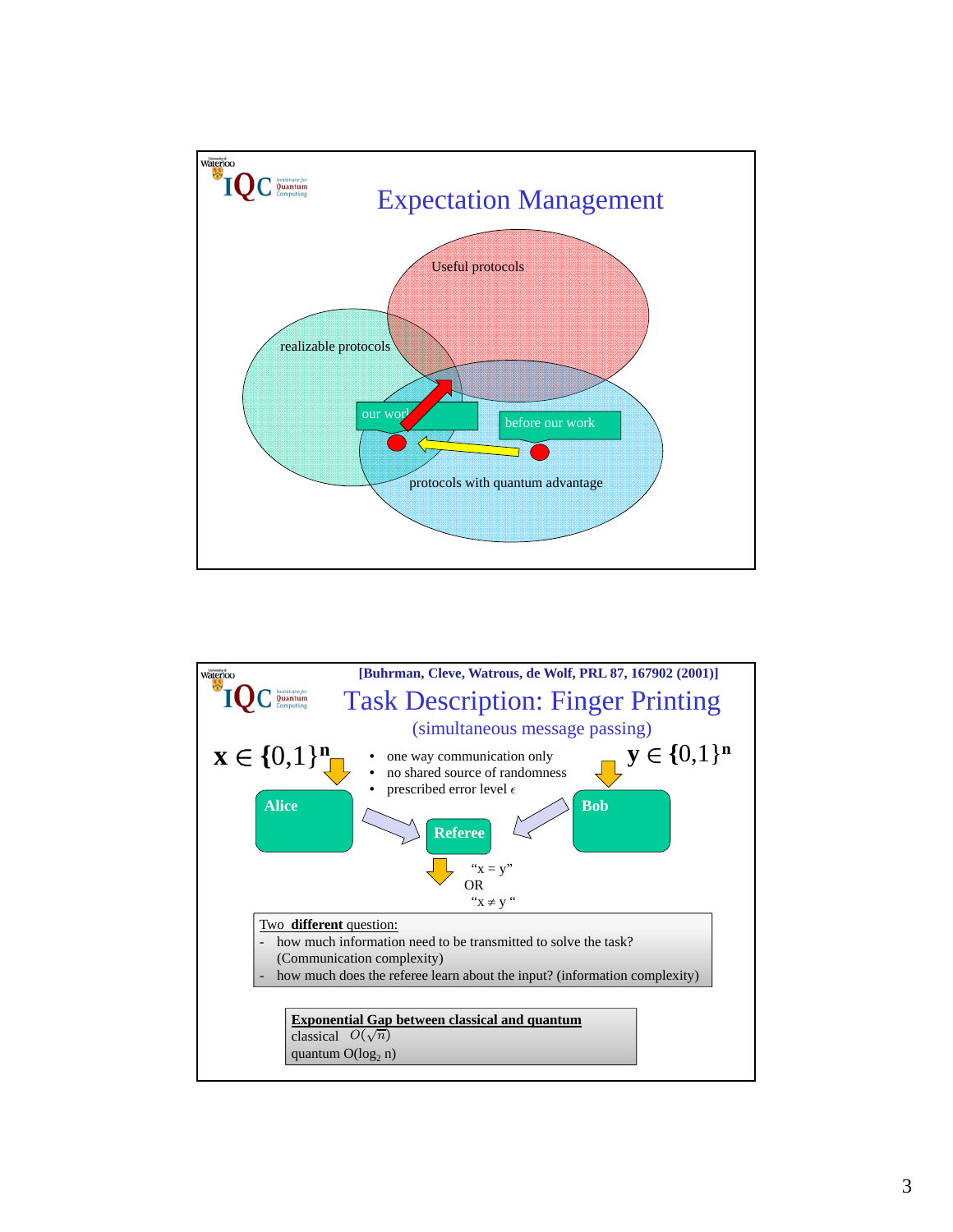

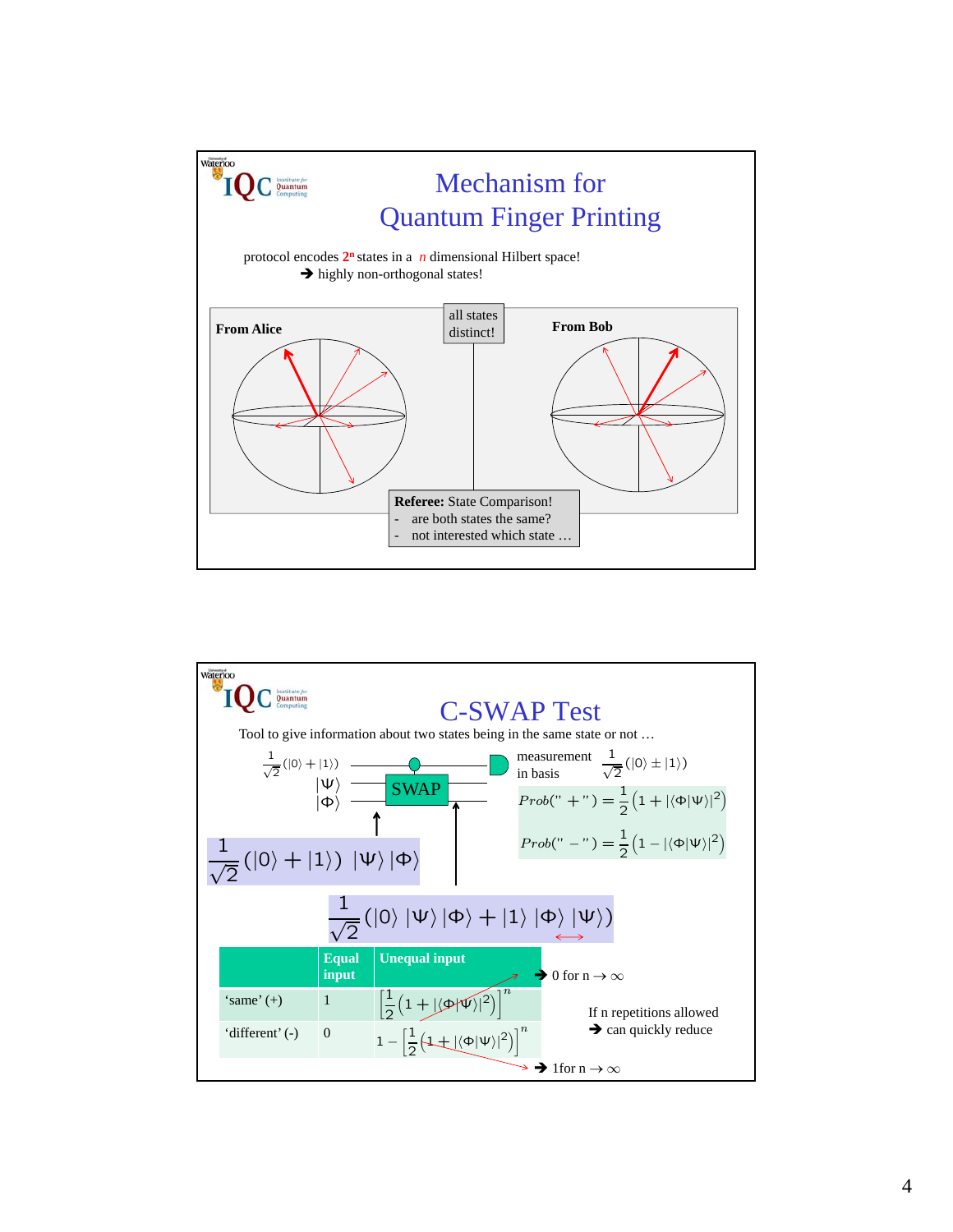

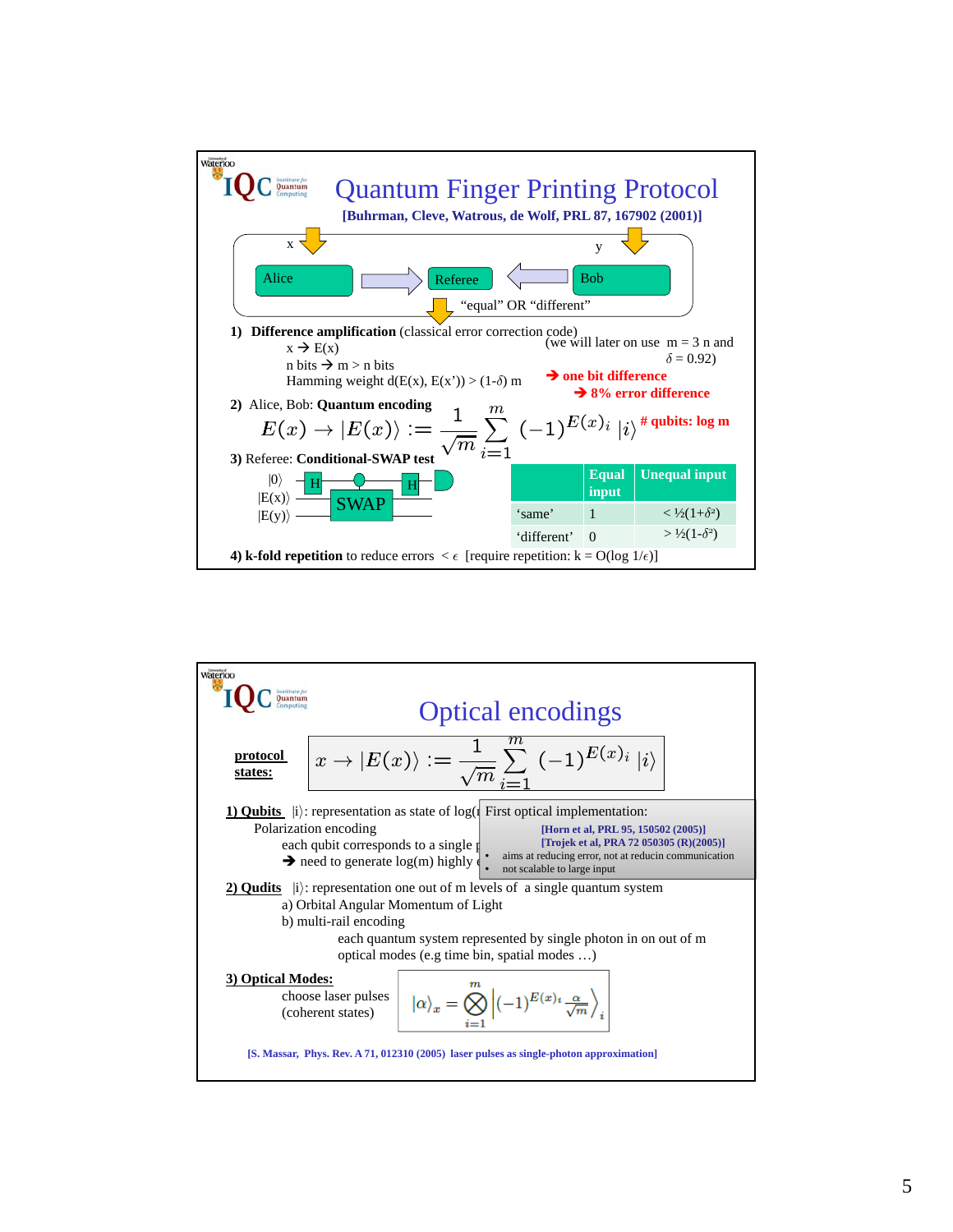

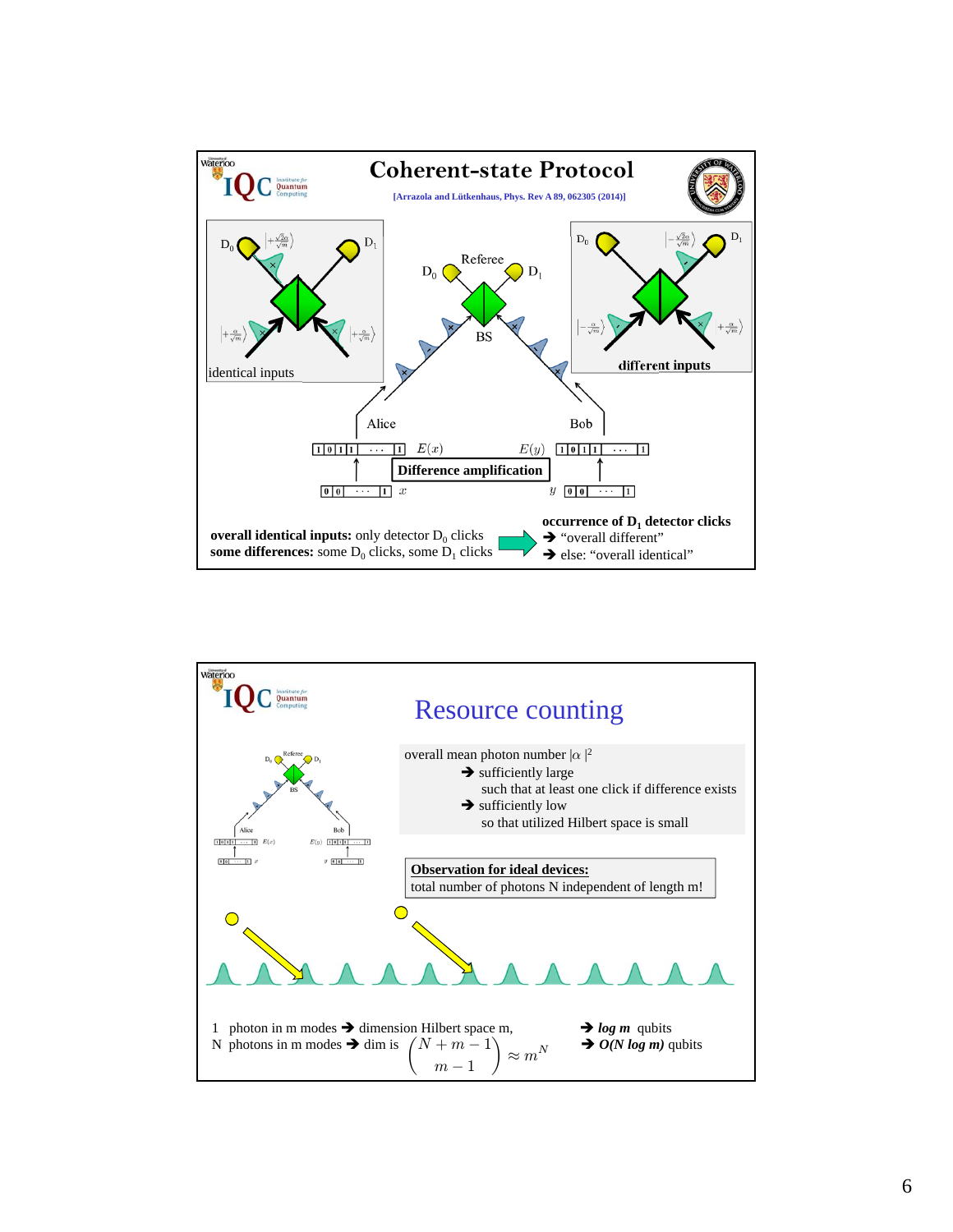

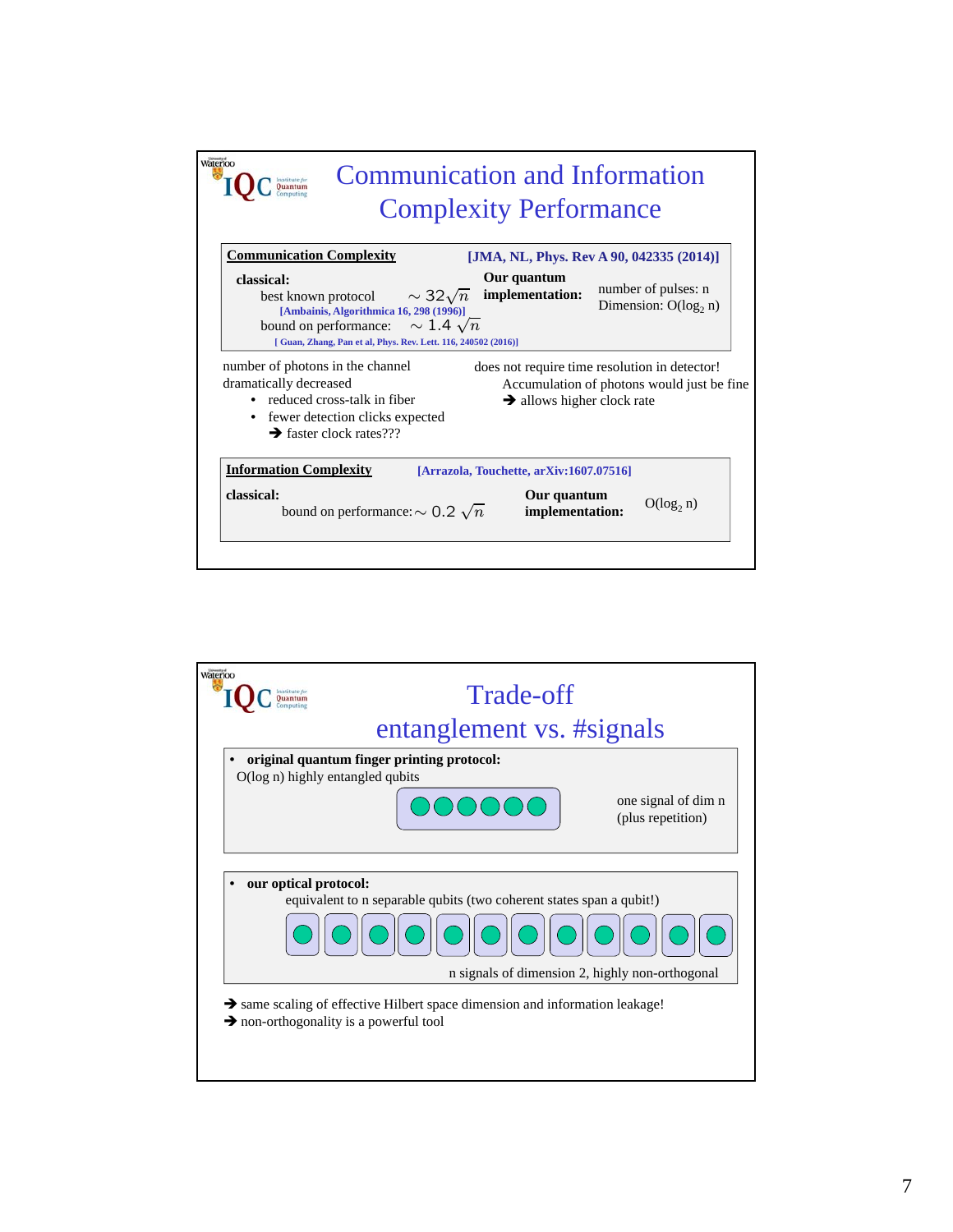

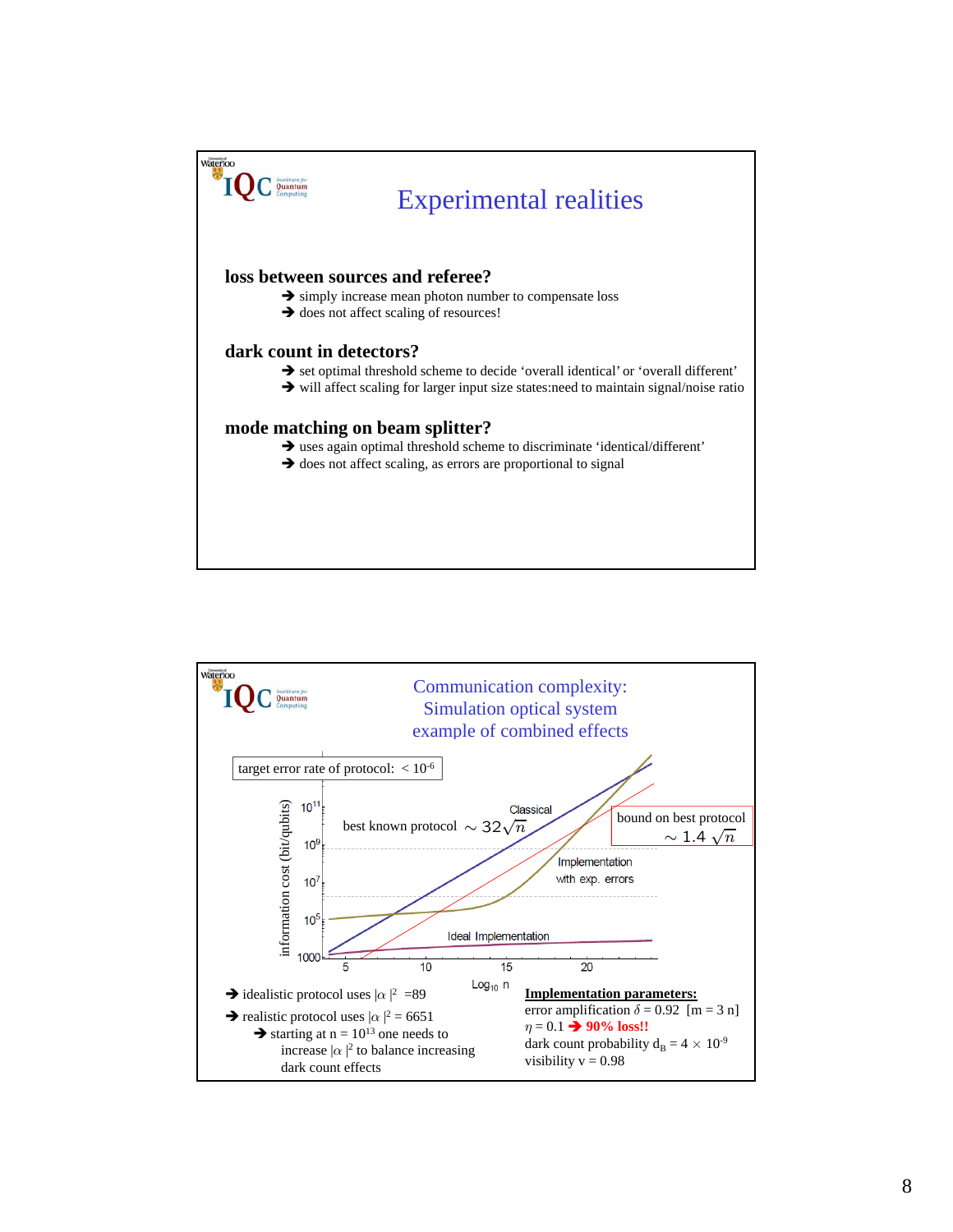

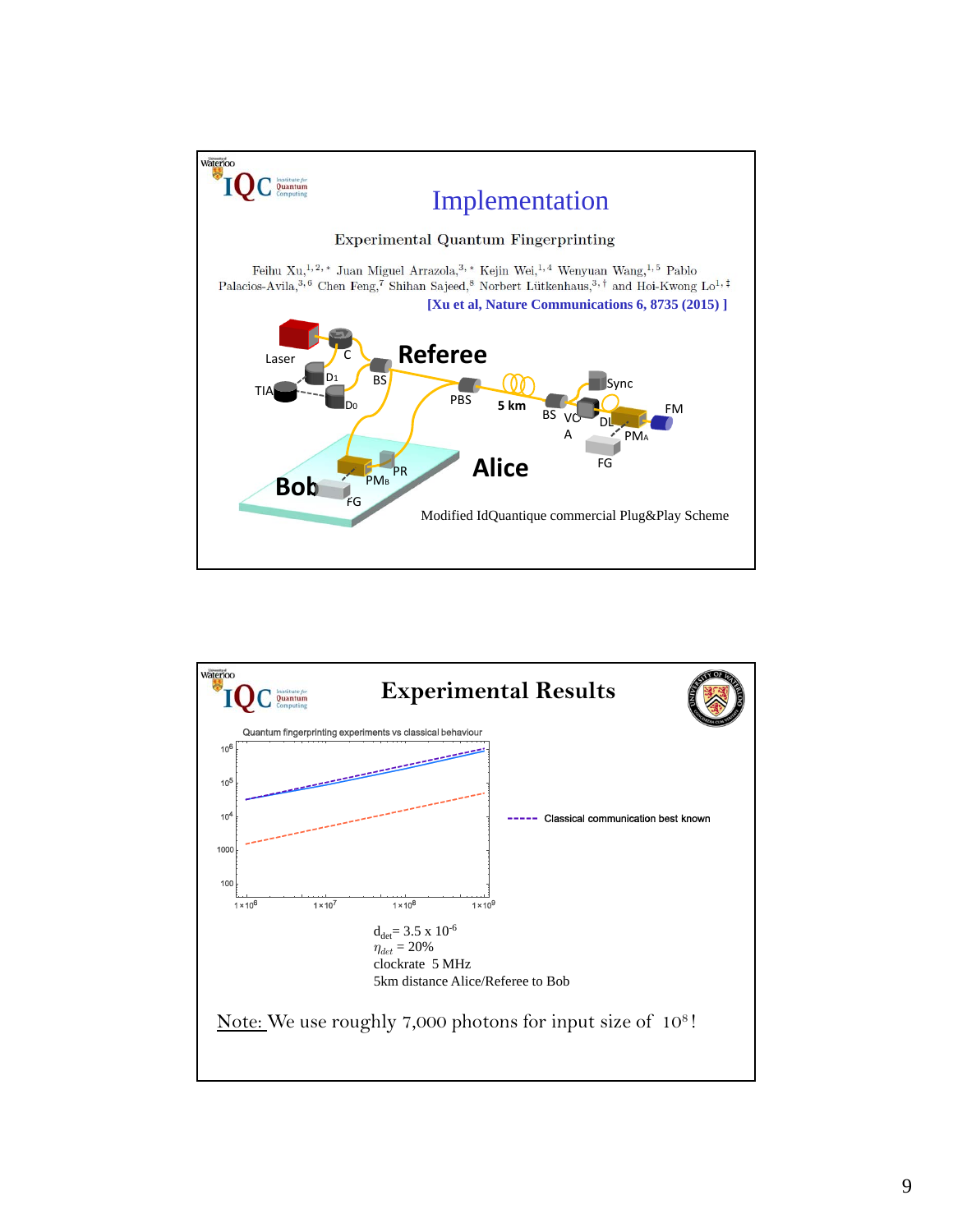

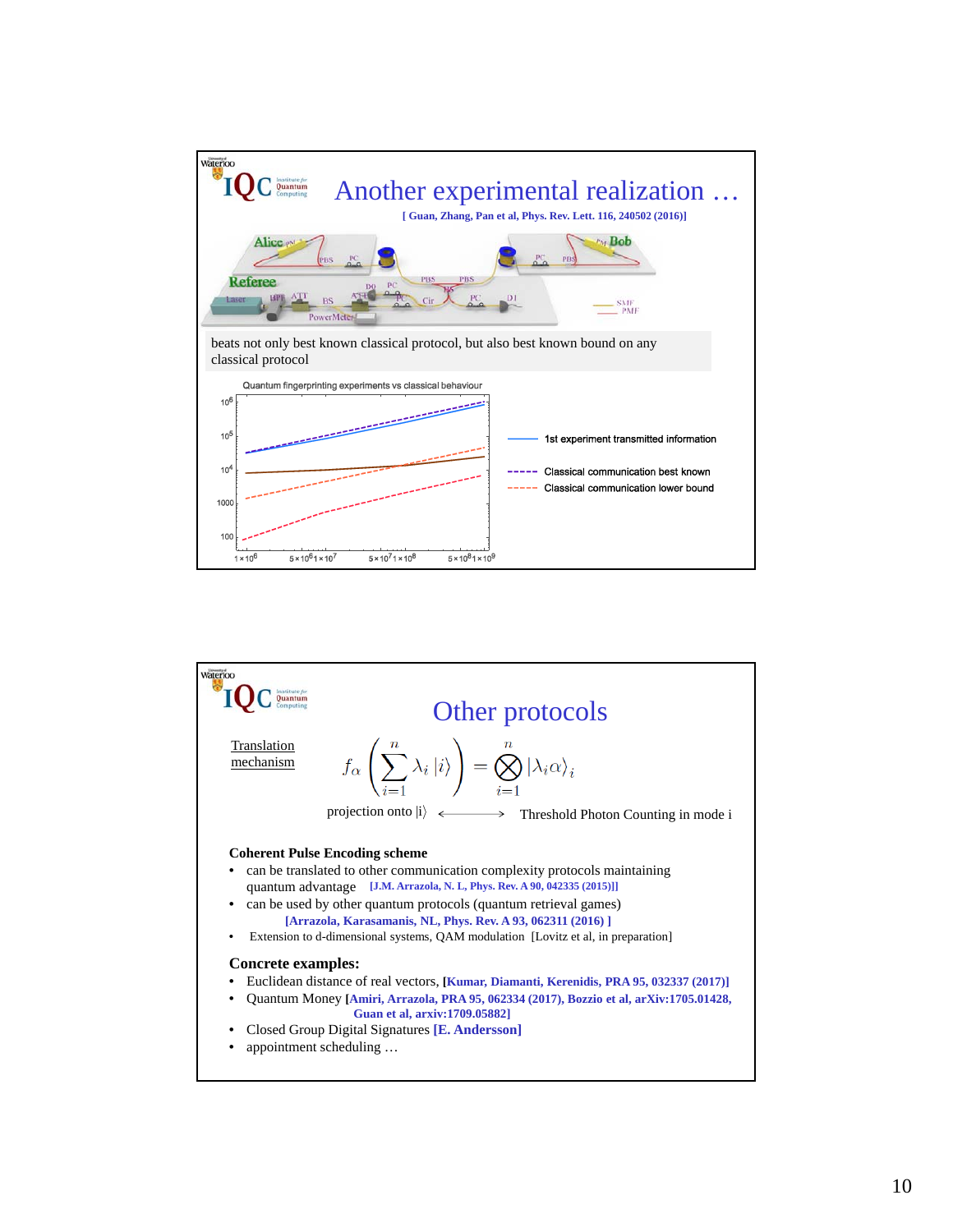| Waterloo<br><b>Scheduling Problem</b>                                              |                                                                                                                                      |                                                                                                                                                                                             |
|------------------------------------------------------------------------------------|--------------------------------------------------------------------------------------------------------------------------------------|---------------------------------------------------------------------------------------------------------------------------------------------------------------------------------------------|
| Alice<br>0<br>$x \in \{0,1\}^n$<br>$\theta$<br>$\Omega$<br>$\Omega$<br>$\theta$    | 1<br><b>Bob</b><br>$\boldsymbol{0}$<br>$y \in \{0,1\}^n$<br>$\overline{0}$<br>$\overline{0}$<br>$\Omega$<br>$\Omega$<br>$\mathbf{1}$ | Task:<br>Find common open<br>time slot $("1")$<br>with minimum number<br>of communications<br><b>OR</b><br>with minimum leakage<br>$\overline{\phantom{a}}$<br>of information to each other |
|                                                                                    | <b>Classical</b>                                                                                                                     | Quantum                                                                                                                                                                                     |
| <b>Communication Cost</b>                                                          | O(n)                                                                                                                                 | $O(\sqrt{n}\log_2 n)$                                                                                                                                                                       |
| <b>Information Cost</b>                                                            | O(n)                                                                                                                                 | $O(\sqrt{n}\log_2 n)$                                                                                                                                                                       |
| Quantum Protocols: Distributed Grover Search [Buhrman, Cleve Widgerson, STOC 1998] |                                                                                                                                      |                                                                                                                                                                                             |

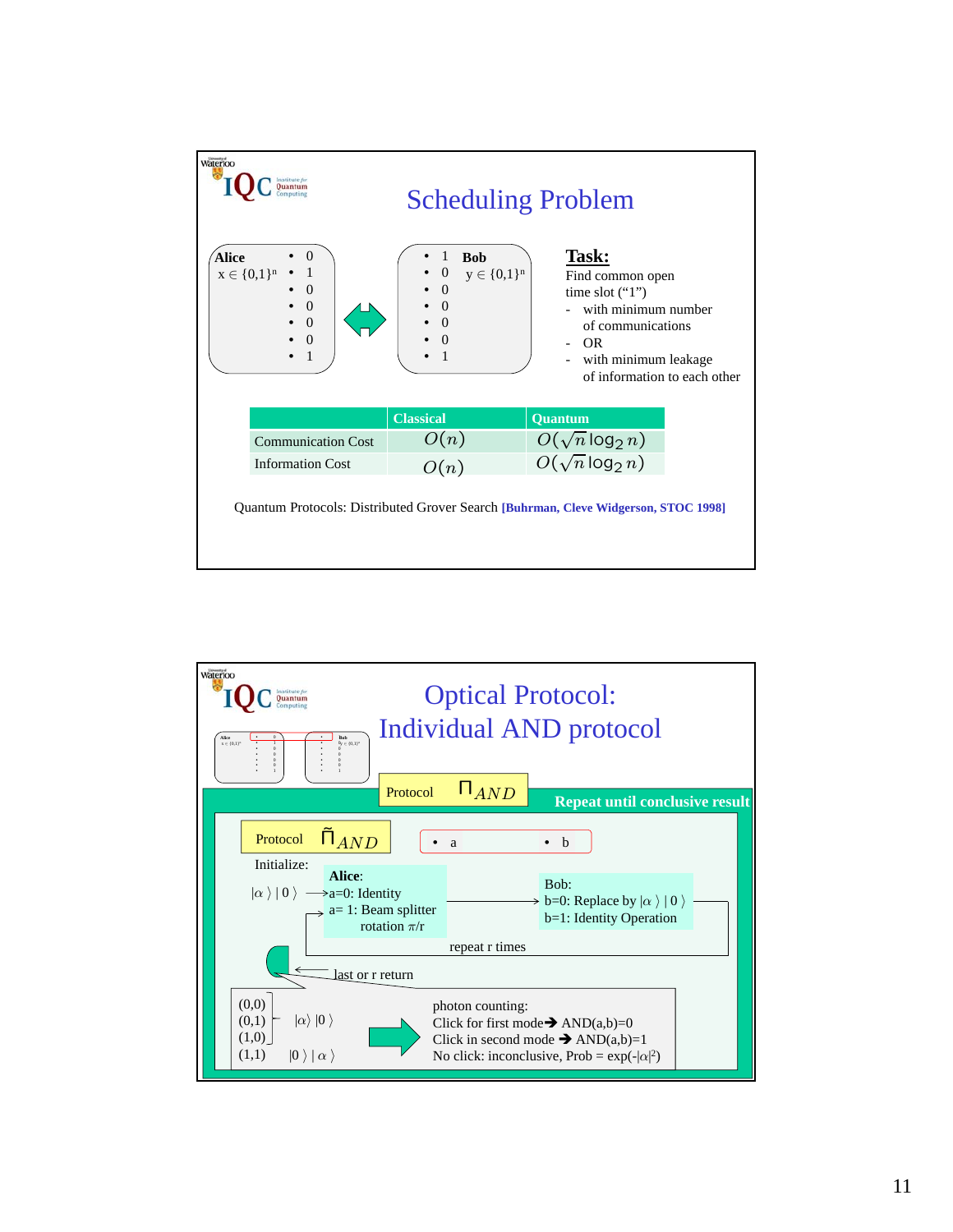